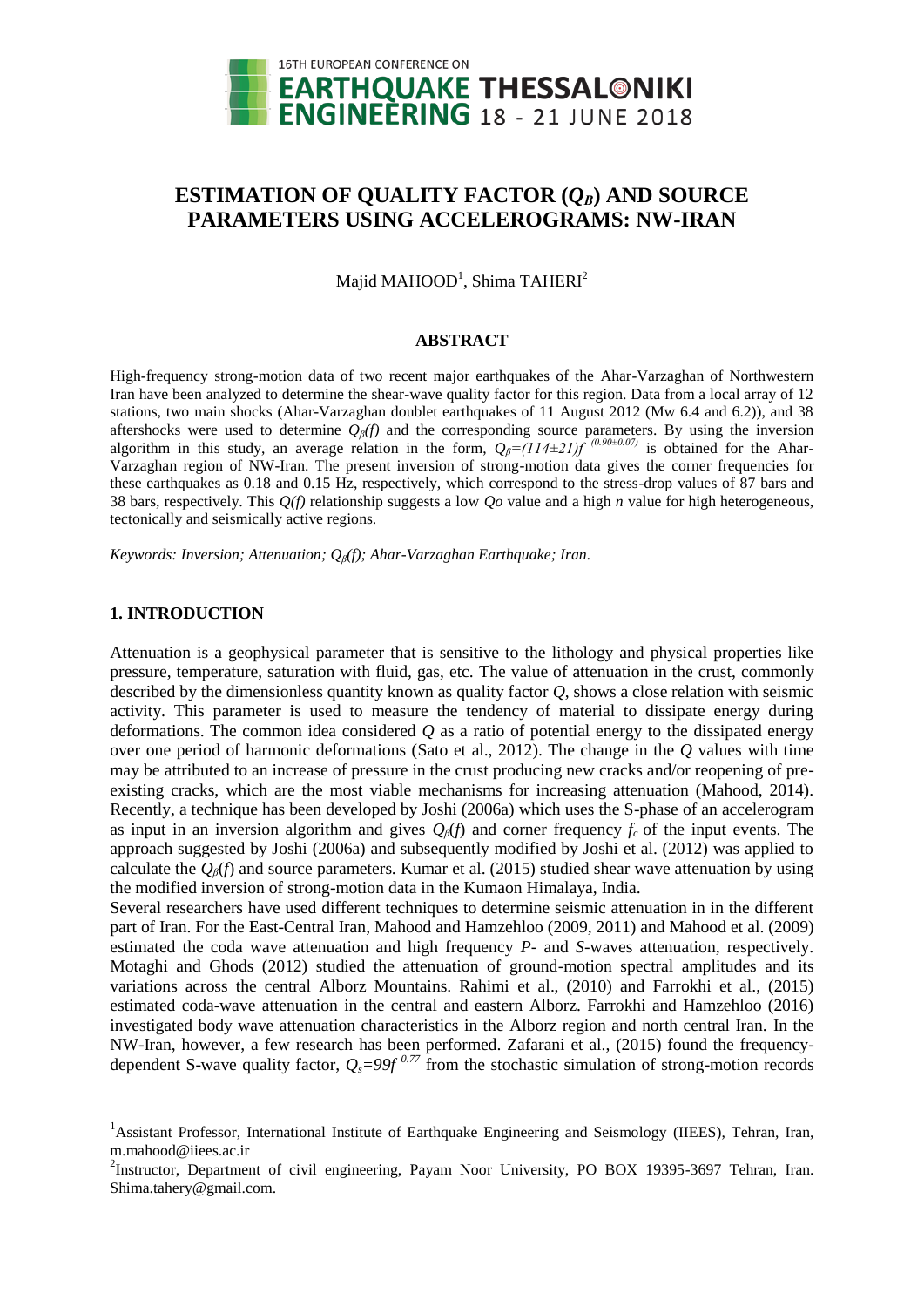## of the Ahar-Varzaghan earthquakes.

This article uses data from the strong-motion network installed in the NW-Iran to study the seismicity and attenuation of shear waves in this region. We have used the vertical component of acceleration records, which is supposedly free from the site effects. Forty events recorded at 12 stations were utilized for the present work. The input parameters, such as seismic moment and corner frequency, are calculated from the inversion algorithm.

### **2. STUDY REGION AND DATA**

The 6.4 *M<sup>w</sup>* Ahar–Varzaghan (named after two nearby cities) earthquake occurred at 12:23 UTC on 2012 August 11 in East Azerbaijan province in northwestern Iran (Fig. 1). It was followed 11 min later by a second event of comparable size, 6.3 *Mw*. The comparable magnitudes of the two events and their close spatial and temporal relationship justify treating them as an earthquake doublet (Xu and Schwartz 1993). The doublet mainshocks were followed by three events of magnitude 5+ and many smaller aftershocks. The seismicity affected both the Varzaghan and Ahar regions and seriously damaged about 20 villages, killing 327 people and injuring more than 3000.

The region of NW-Iran is exceptional within the Arabian-Eurasian continental collision zone. The tectonics is dominated by the NW-SE striking right-lateral North Tabriz Fault (NTF), which is a major seismogenic fault in this region. Historical seismicity in the northwest of Iran is mostly associated with this Fault (Fig. 1). NW Iran is a region of intense deformation and seismicity situated between two thrust belts of the Caucasus to the north and the Zagros Mountains to the south (Hessami et al., 2003). Earthquake focal mechanisms suggest that the convergence between Arabia and Eurasia has been accommodated mainly through WNW-trending right-lateral strike-slip faults in this region. These strike-slip faults appear to be the southeastern continuation into NW-Iran of the North Anatolian Fault and other right-lateral faults in SE-Turkey. From paleoseismological observations conducted in several trenches cutting the fault at different places, Hessami et al. (2003) and Solaymani-Azad et al. (2011) concluded that the NTF experienced at least three strong earthquakes since 858 AD (Fig. 1). Last sequence of 3 events during the 18th century ruptured the total length of the NTF, and since that time, no large magnitude earthquake has been located on this fault (Moradi et al., 2011). The Ahar-Varzaghan doublet occurred in a region that has been characterized as having a low deformation rate and being bounded by deep-seated faults, among which the NTF is the most important (Hessami *et al.*  2003; Ghods *et al.* 2015; Donner *et al.* 2015).

Figure 1 shows an overview of northwestern Iran with topography, destructive and historical events (defined by date), location of the Ahar-Varzeghan earthquakes, focal mechanisms for both mainshocks and 5 aftershoks according to international agencies (CMT), strong-motion stations and active faults. The last damaging earthquakes on NTF occurred in 1721, rupturing the southeastern fault segment, and in 1780, rupturing the northwestern part. Tabriz, one of the major cities of NW-Iran, suffered major damage in both the 1721 and 1780 events.

The doublet mainshocks and various aftershocks used in the present study were recorded at different stations from 2012 August 11 to 2012 November 7. Location of mainshocks and 38 aftershoks used for *Q<sup>β</sup>* estimation are shown in Figure 1. The strong ground motion network, installed by the Building and Housing Research Centre since 1972, includes 12 stations. All instruments were composed of SSA-2 digital accelerographs with a 10-Gal  $(0.1 \text{ m/s}^2)$  threshold, sampling rate of 200 Hz, and natural frequency of 50 Hz.

These earthquakes were recorded in more than 50 strong-motion stations but we considered 40 accelerograms that have relatively strong signal to noise ratios (S/N>3) which enabled a relatively accurate determination of the source parameters and *Q* factor. The magnitudes of the aftershoks are from 4.1 to 5.5 and were recorded at distances of less than 100 km from the hypocenter.

Recorded waveforms were corrected for drift and baseline, and waveforms were low-pass filtered, with cutoff frequency at 25 Hz, and then vectorized and a time window containing the direct S-wave was selected from the accelerograms by using Kinoshita algorithm (1994). The displacement amplitude spectrum of each acceleration record, at each recording station, was computed by applying Fast Fourier Transform (FFT) to the corresponding time window, and the output of the Fourier transform was post-multiplied by  $\omega^2$  to obtain displacement spectrum (Figure 2 and 3).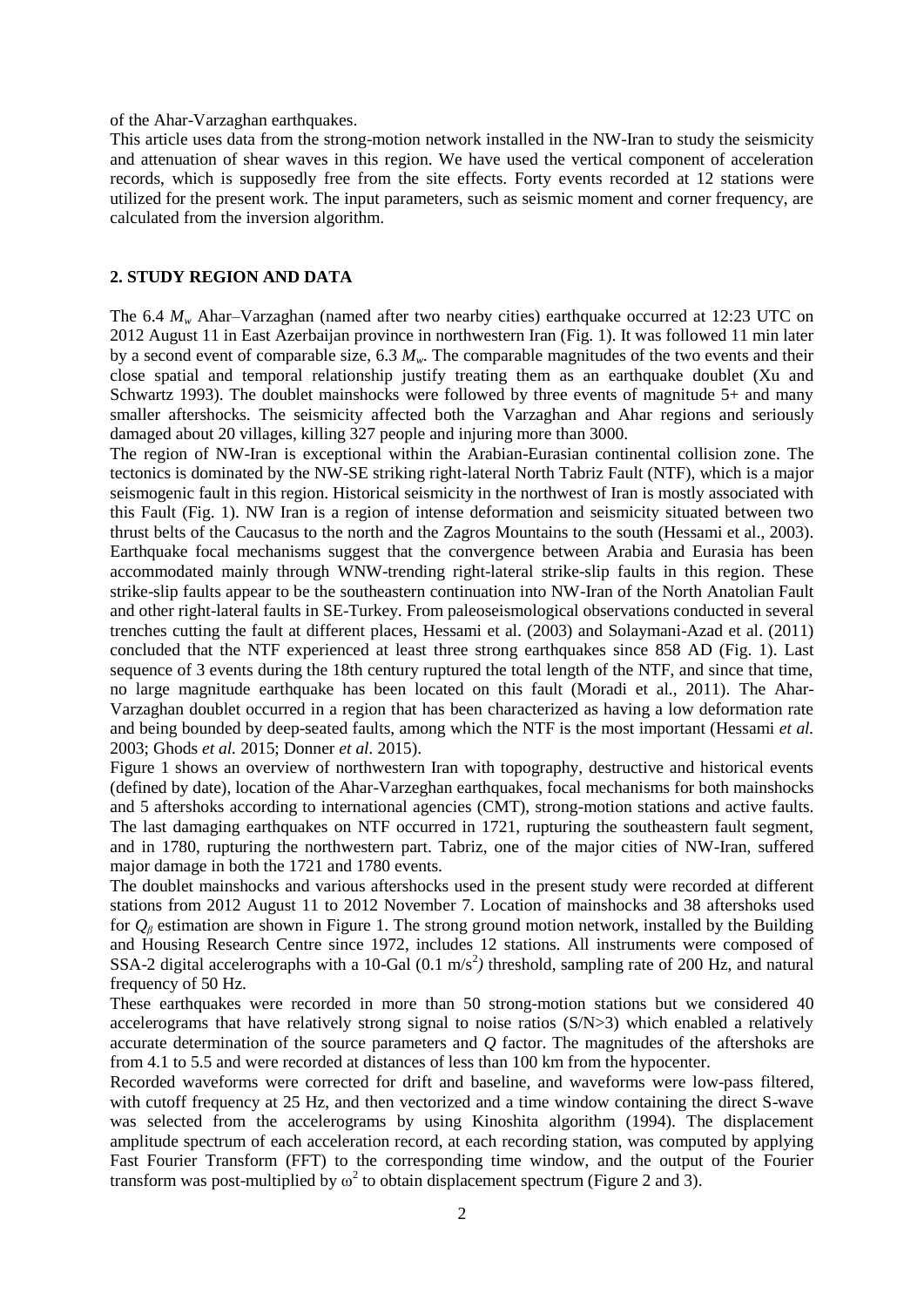

Figure 1. An overview of topography and historical events (by date) of NW-Iran with the Ahar-Varzeghan earthquakes and aftershocks (red circle), mechanisms for both mainshocks and 5 aftershoks, strong-motion stations (green triangles) and active faults.

## **3. INVERSION**

Seismic moment is one of the most important parameters, which is required as an input to the present algorithm. This is computed from the source spectrum of the recorded data by using Brune's model (Brune, 1970). In this process, a time window of length covering the entire S-phase is applied to the corrected accelerogram. The sampled window is cosine tapered with 10% taper at both ends (Sharma and Wason, 1994). The spectrum of this time series is obtained by using a FFT algorithm and is then corrected for the anelastic attenuation and geometrical spreading terms. The plots of median source spectra of the events, as computed from the recorded data, are shown in Figures 3 and 4. By using the long-term flat levels in these spectra, the seismic moment of each event is calculated. Based on Brune's model (Brune, 1970), the seismic moment  $M<sub>o</sub>$  of an earthquake can be calculated from the long-term flat level of the displacement spectrum given by

$$
M_{o} = \frac{4\pi\rho\beta^3\Omega_{o}R}{R_{o\rho}}\tag{1}
$$

where  $\rho$  and  $\beta$  are the density and S-wave velocity of the medium, respectively,  $\Omega_0$  is the long-term flat level of the source displacement spectrum at the hypocentral distance *R*, and  $R_{\theta\phi}$  is the radiation pattern coefficient. We use the density of medium as  $2.8 \text{ g/cm}^3$  and shear wave velocity as 3.5 km/s (Zafarani *et al.* 2015), respectively. The fault plane solution for each event used in the present work could not be determined owing to the small number of recording stations. Therefore, the radiation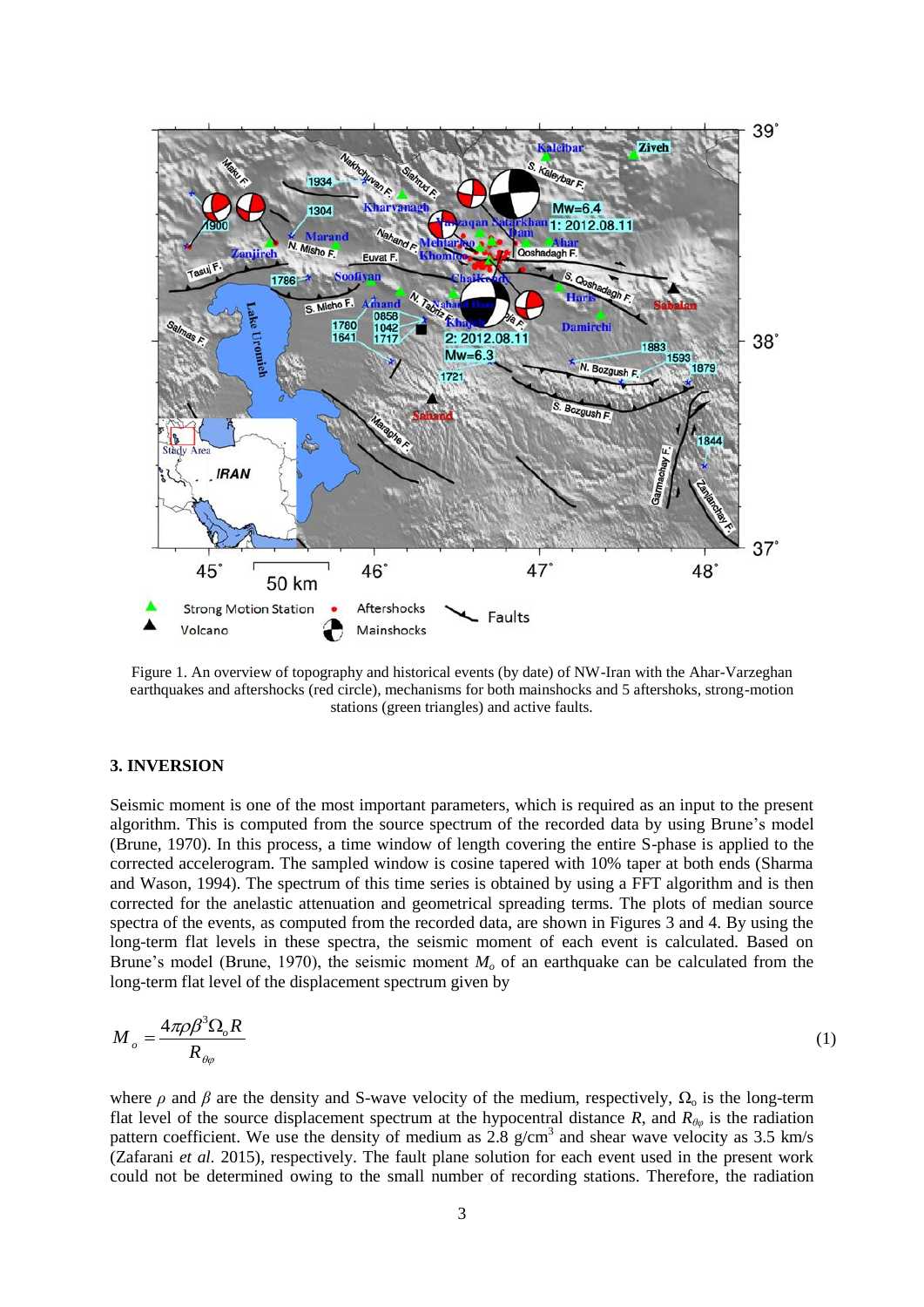pattern term *Rθφ* for S-wave is approximately taken as 0.55 (Atkinson and Boore, 1995). To estimate the moment magnitude using relation of Hanks and Kanamori (1979)

$$
M_{w} = \frac{2}{3}\log(M_{o}) - 10.7
$$
 (2)

The acceleration spectrum of shear waves at distance *R* due to an earthquake of seismic moment *M<sup>o</sup>* can be given at frequency *f* as (Boore, 1983; Atkinson and Boore, 1998)

$$
A(f) = CS(f, f_c)D(f)
$$
\n(3)

where the term *C* is constant at a particular station for a given earthquake,  $S(f, f_c)$  represents the source acceleration spectrum, and  $D(f)$  denotes a frequency-dependent diminution function that takes into account the anelastic attenuation and attenuation due to geometrical spreading. This function modifies the spectral shape and is given as (Boore and Atkinson, 1987)

$$
D(f) = \left[e^{(-\pi f R/Q(f))\beta)} G(R)\right] P(f, f_m)
$$
\n(4)

*P(f,f<sub>m</sub>)* is a high-cut filter and  $e^{(-\pi f R/Q(f)\beta)}G(R)$  is a propagation filter. *P(f,f<sub>m</sub>)* takes into account the fact that above some cutoff frequency  $(f_m)$ , acceleration spectra show a sharp decrease (Boore, 1983). In the present work, we observed that above 25 Hz, the acceleration spectra decrease rapidly. Therefore,  $f_m$  is considered as 25 Hz in the analytical form of *P(f,f<sub>m</sub>)* given by Boore (1983). The term  $e^{(-\pi f R/Q(f)\beta)}$ represents anelastic attenuation. In this term, *Q*(*f*) is the frequency-dependent shear-wave quality factor, which needs to be determined. The function  $G(R)$  represents the geometrical spreading term and is assumed to be equal to 1/R for R<100 km and equal to  $1/(10R^{0.5})$  for R>100 km (Singh et al., 2006). As we are using the data from those events, which lie at the hypocentral distances  $\leq 100$  km,  $G(R)$  is assumed as  $1/R$ . The geometrical factor term has been used as  $1/R$  for the strong-motion studies of worldwide earthquakes by Boore (1983), Atkinson and Boore (1995), Joshi and Midorikawa (2004), Joshi (2006b) and Kumar et al. (2015).

For a double-couple seismic source embedded in an elastic medium, on considering only S-waves, *C*  is a constant for a given station for a particular earthquake and is given as (Boore, 1983)

$$
C = M_{\rho} R_{\theta \varphi} . FS. PRTITN / (4\pi \rho \beta^3)
$$
\n(5)

in which  $M<sub>o</sub>$  is the seismic moment,  $R<sub>θφ</sub>$  is the radiation pattern, FS is the amplification due to the free surface, PRTITN is the reduction factor that accounts for partitioning of energy into two horizontal components, and *ρ* and *β* are the density and the shear-wave velocity, respectively. In the inversion procedure, the vertical component of a record is used to remove the possibility of site effects in the horizontal components. Therefore, in order to have consistency in the inversion procedure, source spectra are computed from the vertical components of records. For computing seismic moments in the inversion procedure from the vertical components, we do not include the term, which accounts for the division of energy into two horizontal components. It is also noticed that corner frequencies for the vertical and horizontal motions will not be same. In order to keep a consistency in the approach we compute source parameters from the vertical components and the same components are used for inversion. The *S(f, f<sub>c</sub>)* in Equation (3) defines the source spectrum of the earthquake. On using the spectral shape based on the  $\omega^{-2}$  decay of high frequency proposed by Aki and Chouet (1975) and Brune (1970), *S( f, fc)*is defined as

$$
S(f, f_c) = (2\pi f)^2 / (1 + (f / f_c)^2)
$$
\n(6)

Equation (3) serves as a foundation for the inversion algorithm. It should be linearized to determine the unknown parameter. Therefore, Equation (3) is linearized by taking its natural logarithm as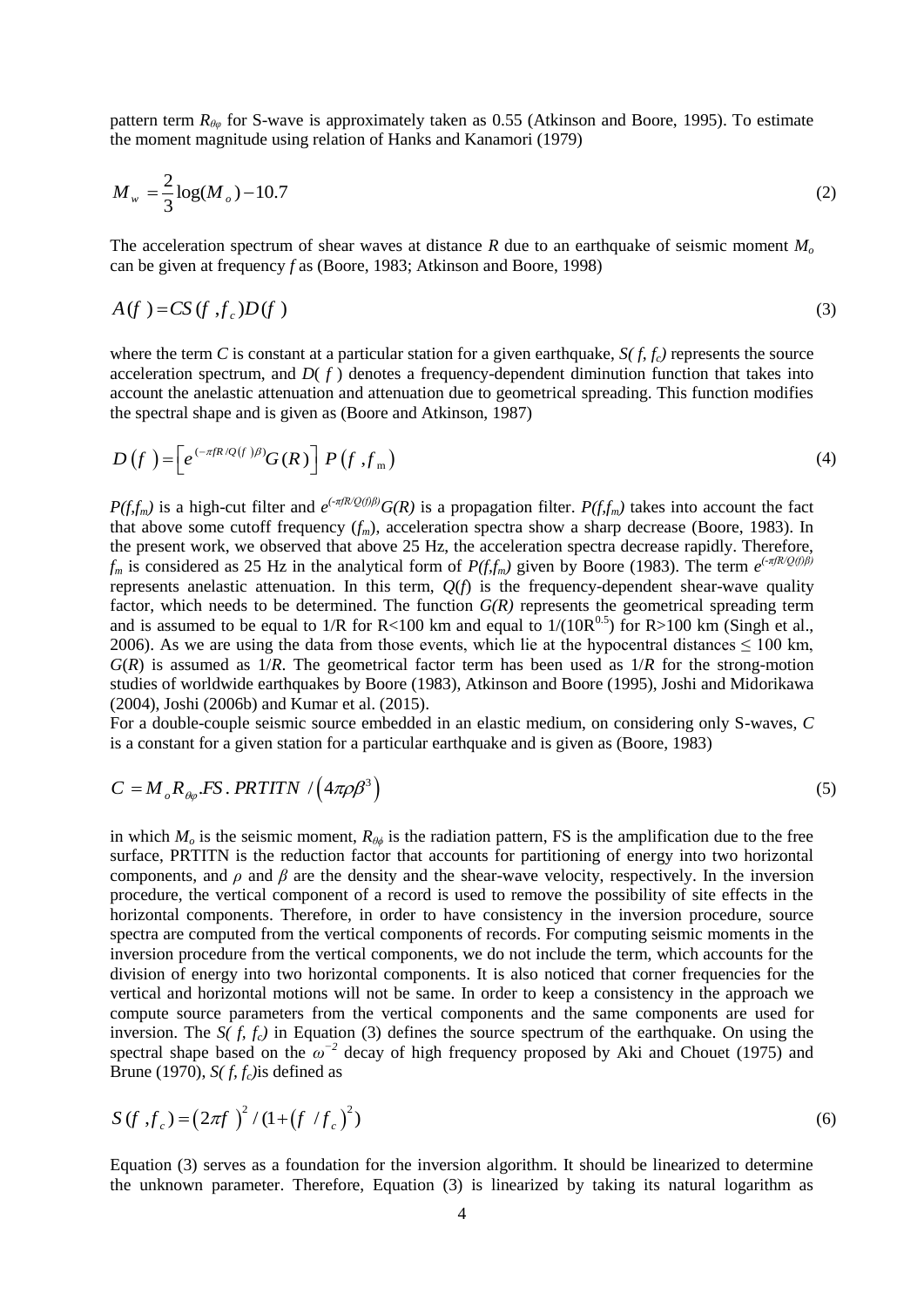follows:

follows:  
\n
$$
\ln A(f) = \ln C + \ln (S(f, f_c)) - \pi f R / Q_{\beta}(f) \beta - \ln (R) + \ln P(f, f_m)
$$
\n(7)

where  $Q_{\beta}(f)$  and  $f_c$  are unknown. The term representing the source spectrum *S(f, f<sub>c</sub>)* can be replaced with the Equation (6). Further, with the assumption that  $f_c$  is known, the unknown parameter,  $Q_\beta(f)$ , can be obtained from the inversion by minimizing it in a least-squares sense. The least-squares inversion minimizes:

$$
\chi^2 = \sum [A_s(f) - S(f, f_c)]^2 \tag{8}
$$

where  $S(f, f_c)$  is the theoretical source-acceleration spectrum and  $A_s(f)$  is the source spectrum obtained from the record after substituting parameters  $Q_\beta(f)$  obtained from the inversion. On rearranging the from the record after substituting parameters  $Q_{\beta}(f)$  obtained from the inversion. On rearranging the known and unknown quantities on different sides of equation (6) and substituting the term related to the source spect the source spectrum  $S(f, f_c)$  as  $(2\pi f)^2 / (1 + (f/f_c)^2)$ , we obtain the following form:

$$
-\pi f R / Q_{\beta}(f) \beta = \ln A(f) - \ln C - \ln (2\pi f)^{2} + \ln[1 + (f/f_{c})^{2}] + \ln (R) - \ln P(f, f_{m})
$$
(9)

In equation (9), the dependence on the corner frequency was linearized by expanding on  $\ln(1+(f/f_c)^2)$ 

in a Taylor series around 
$$
f_c
$$
. Accordingly, the following expression was obtained:  
\n
$$
-\pi fR / Q_{\beta}(f) \beta = \ln A (f) - \ln C - \ln[(2\pi f)^2 / (1 + (f / f_c)^2)]
$$
\n
$$
- [2 / (1 + (f / f_c)^2)] (f / f_c)^2 (\Delta f_c / f_c) + \ln (R) - \ln P (f , f_m)
$$
\n(10)

where *Δf<sup>c</sup>* is the small change in the corner frequency and is an unknown quantity that is obtained from the inversion. In equation (10), the fourth term on the right side represents the Taylor series expansion of a fourth term in equation (9) as given by Fletcher (1995) and Joshi (2006a).

We obtained the following set of equations at a particular station for the *i*th earthquake for frequencies

$$
f_1, f_2, f_3, \ldots, f_n
$$
, where *n* denotes the total number of digitized samples in the acceleration record:  
\n
$$
-\pi f_1 R_{11} / Q_{\beta}(f_1) \beta + F(f_1 / f_{c1}) \Delta f_c = D_{11}(f_1)
$$
\n
$$
-\pi f_2 R_{11} / Q_{\beta}(f_2) \beta + F(f_2 / f_{c1}) \Delta f_c = D_{11}(f_2)
$$
\n(11)

$$
-\pi f_n R_{11} / Q_{\beta} (f_n) \beta + F (f_n / f_{c1}) \Delta f_c = D_{11} (f_n)
$$

where  $F(f_1, f_c) = [2/(1+(f_1/f_c)^2)](f_1/f_c)^2(1/f_c)$  is the term obtained from the expansion of  $ln(1+(f_1/f_c)^2)$  in terms of a Taylor series around *f<sup>c</sup>* . This function behaves linearly for known values of corner frequency *f<sup>c</sup>* . For this reason, in the present work, *f<sup>c</sup>* was used as an input parameter; its several possibilities were checked, and its final value was selected by minimizing the root mean square error

(RMSE). For another station, the set of equations is  
\n
$$
-\pi f_1 R_{12} / Q_\beta (f_1) \beta + F (f_1 / f_{c1}) \Delta f_c = D_{12} (f_1)
$$
\n
$$
-\pi f_2 R_{12} / Q_\beta (f_2) \beta + F (f_2 / f_{c1}) \Delta f_c = D_{12} (f_2)
$$
\n
$$
-\pi f_n R_{12} / Q_\beta (f_n) \beta + F (f_n / f_{c1}) \Delta f_c = D_{12} (f_n)
$$
\n(12)

Subscripts *i* and *j* represent the event and the station number, respectively. Therefore, to generalize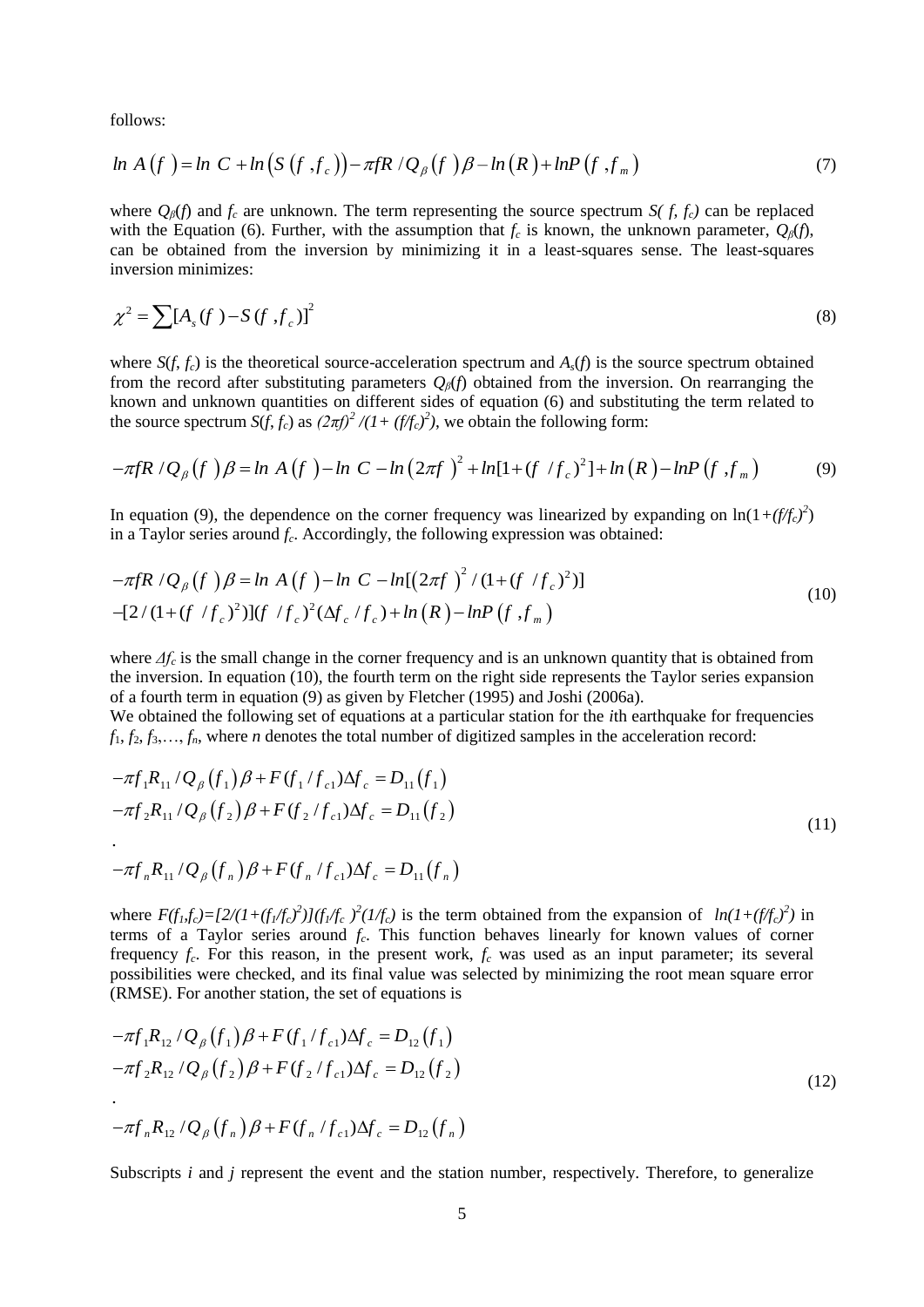equation (12), 
$$
D_{ij}(f_i)
$$
 is given as  
\n
$$
D_{ij}(f_i) = \ln A_{ij}(f_{ij}) - \ln C_i - \ln[(2\pi f)^2 / (1 + (f / f_{ci})^2)] + \ln (R_{ij}) - \ln P(f, f_m)
$$
\n(13)

In the matrix form, this set of equations can be solved. The matrix can be represented in the following form:

$$
Gm = d \tag{14}
$$

Model parameters are contained in the model matrix *m* and the spectral component in the data matrix *d*. Inversion of the G matrix using Newton's method gives the model matrix m as

$$
m = (GTG)-1GTd
$$
\n
$$
(15)
$$

The inversion resulting in equation (15) is prone to problems if  $G<sup>T</sup>G$  is even close to singular, and in such a case, singular value decomposition is used to solve equation (15) (Press et al., 1992).

The corner frequency is treated as the input parameter in the inversion algorithm to maintain the linearity in equation (13). We have used the solution that is obtained corresponding to minimum RMSE. In the present inversion scheme, several possibilities of corner frequencies are checked by iteratively changing the corner frequency *f<sup>c</sup>* in an increment of *Δf*. The small increment *Δf* considered in the present work is 0.2 Hz.



Figure 2. (a) Processed accelerogram at AHAR station; (b) Acceleration spectrum of S-phase marked by rectangular block with a time window of 4.0 s; (c) Discrete value of acceleration spectra used for present inversion (the discrete values of acceleration spectra are shown by small circles).

## **4. RESULTS AND DISCUSSION**

In this research, source and path parameters are determined by using strong-motion data for 40 earthquakes recorded at the 12 stations in the study region. The advantage of using strong-motion data for the inversion is that it includes valuable high-frequency near-field data suitable for engineering use. The spectral parameters ( $M_o$ ,  $f_c$  and  $Q_\beta$ ) are estimated from the Brune's spectra after obtaining the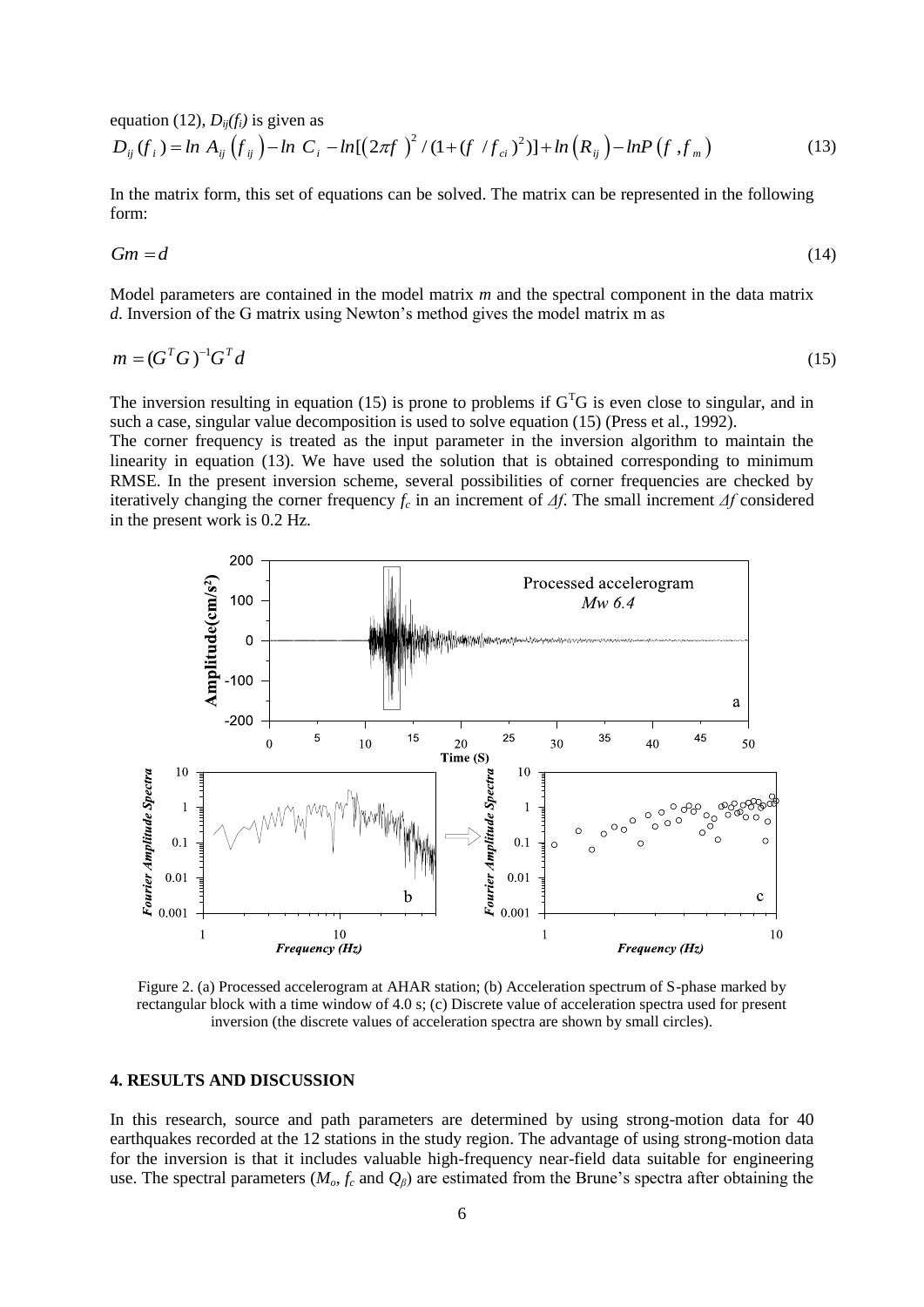best fit between the observed and Brune's spectra, and the measure of best fit is represented in terms of minimizing errors in a least-squares sense.



Figure 3. Left: The observed spectra and the fitted Brune source model. Right: the error values between theoretical and observed models for  $Q_\beta$ ,  $M_\nu$  and  $f_c$  parameters.

The seismic moment of each event was determined using the source displacement spectra. Computed values of seismic moment at different stations were used to calculate the average seismic moment for each event. The RMS in the obtained and observed data was calculated for each case, and the solution corresponding to minimum RMS gave a direct estimate of *Qβ(f)* together with the value of the corner frequency and seismic moment.

Figure 3 shows the observed spectra and a solid line which indicates the theoretical spectra of the Brune source model (left hand) for mainshock  $(M_w 6.4)$  and the error values between theoretical and observed models for  $Q_\beta$ ,  $M_\nu$  and  $f_c$  parameters (right hand). These parameters are estimated as  $Q_\beta = 114$ ,  $M_w$  6.3 and  $f_c$ =0.18 Hz with minimum errors.

It is difficult to check which estimate of *Q* better describes the actual attenuation because there is no means of comparison directly or indirectly in earlier studies (Joshi, 2006a). This method has an advantage that the obtained *Q*(*f*) values are checked by computing source spectra from the digital record at each station. The fit of observed spectra with a theoretical spectrum estimates the efficacy of our approach and reliability of the obtained *Q*(*f*) relationship. Minimum error is obtained for the case of 4.0 s S-phase time window and that it increases when this window is either increased or decreased. This may be due to the overlapping of other phases in the input record for larger time windows and incomplete S-phases in smaller time windows (Joshi et al., 2010). Figure 4 shows an example of selected portions of the shear wave (4 s) and the source spectra of the first Ahar-Varzaghan earthquake (*M<sup>w</sup> 6.4*), as used for the inversion, and comparisons of the source spectra from the actual records and those from the Brune's model in 3 different stations; Soofian, Tabriz and Haris, respectively. Magnitude and  $Q_\beta$  are estimated as  $M_w$  6.0, 6.3, 6.3 and  $Q_\beta = 103$ , 90 and 81 with minimum errors.

The average  $Q(f)$  relation of form  $Q_o f^n$  obtained by using average  $Q_\beta$  values obtained from inversion of records for the region stations are given in Table 1. The iterative inversion was performed at each station independently. It shows that the  $Q_\beta$  estimates vary for near and far stations from the mainshock epicenter. Lower *Q<sup>β</sup>* values can be observed for near mainshock epicenter stations (i.e. Varzaghan,  $Q$ <sup> $o$ </sup>=46) and higher  $Q$ <sup>β</sup> values for distant stations (i.e. Zanjireh,  $Q$ <sup> $o$ </sup>=157). The environment of the epicenter is more affected by the released energy and seismic waves recorded in the near field are propagated in the filled crack area.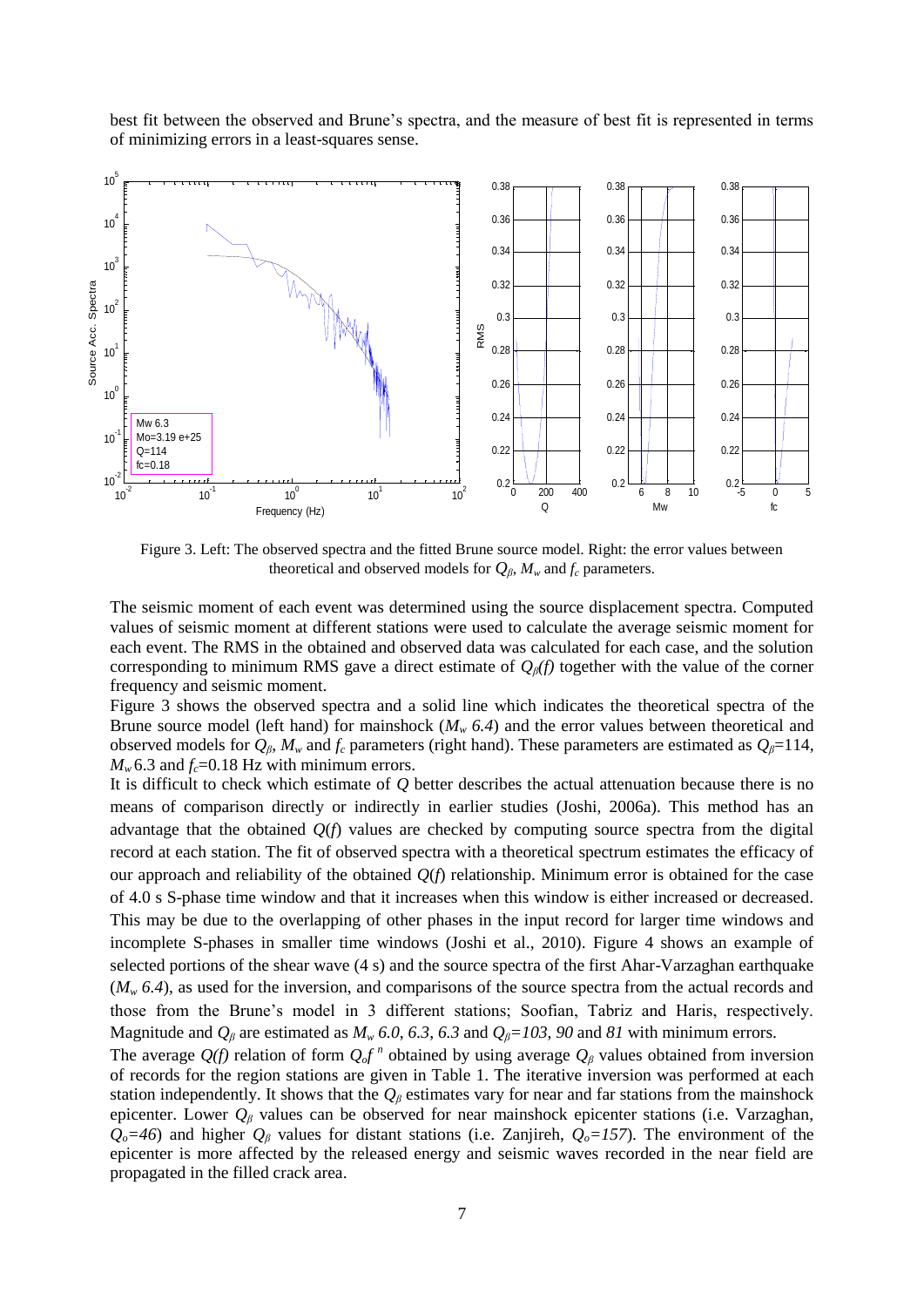

Figure 4. Selected portions of the vertical component of the accelerograms of the Ahar-Varzaghan earthquake, as used for the inversion, and comparisons of the source spectra from the actual records and those from the Brune's model (see the acceleration records at left hand in the Soofian, Tabriz and Haris stations, and the source spectra at the right hand); the thick solid line shows the theoretical Brune's spectrum, and the spectrum from the observed record is shown by the thin dark line.

A comparison of *Qβ(f)* obtained from present study is made with the measurements of *Qβ(f)* in other parts of the world in Figure 5. Measured *Q<sup>β</sup>* values in the NW-Iran are in the range of seismically active regions such as Kumaon Hymalaya (Joshi *et al.* 2010). Figure 5 suggests that the NW-Iran falls in the seismotectonically active region. As Sharma *et al.* (2008) have noted, the area has a considerably thick layer of sediments due to which most of the energy gets dissipated into the medium.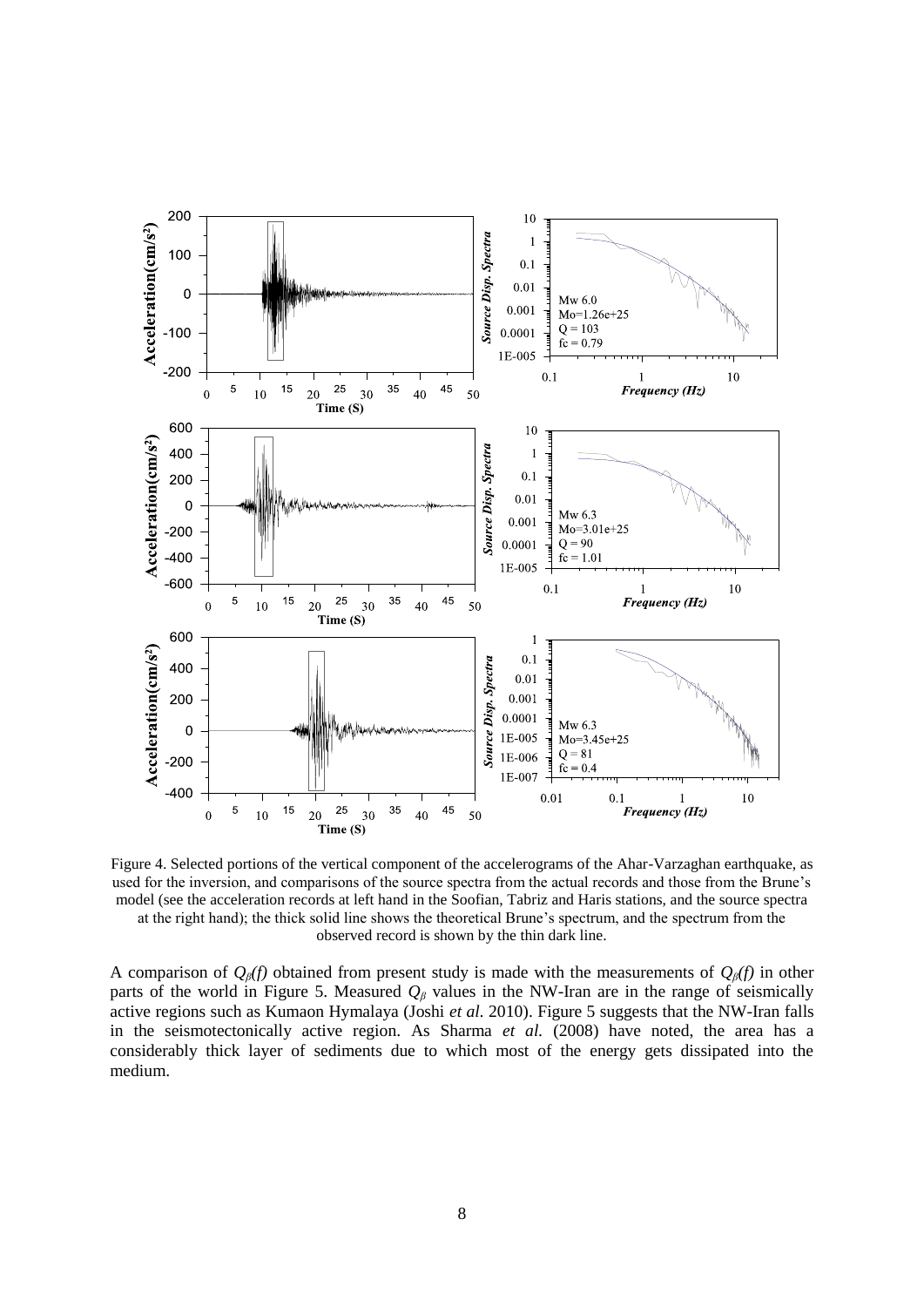

Figure 5. Comparison of *Qβ(f)* relations developed in the present study with that obtained for worldwide region.

| <b>Station</b> | Q(f) Relation                       |
|----------------|-------------------------------------|
| Tabriz         | $Q(f)=(92\pm13) f^{(0.76\pm0.09)}$  |
| Chai Kendy     | $Q(f)=(49\pm12) f^{(0.85\pm0.09)}$  |
| Varzaqan       | $Q(f)=(46\pm11) f^{(0.79\pm0.08)}$  |
| Khajeh         | $Q(f)=(77\pm19) f^{(0.78\pm0.07)}$  |
| Khomloo        | $Q(f)=(112\pm19) f^{(0.81\pm0.06)}$ |
| Amand          | $Q(f)=(96\pm21) f^{(0.82\pm0.07)}$  |
| Kaleibar       | $Q(f)=(52\pm16) f^{(0.92\pm0.08)}$  |
| Soofiyan       | $Q(f)=(110\pm21) f^{(0.74\pm0.08)}$ |
| Damirchi       | $Q(f)=(73\pm13) f^{(0.90\pm0.09)}$  |
| Kharvanagh     | $Q(f)=(140\pm19) f^{(0.69\pm0.09)}$ |
| <b>Ziveh</b>   | $Q(f)=(126\pm18) f^{(0.76\pm0.06)}$ |
| Zanjireh       | $Q(f)=(157\pm24) f^{(0.79\pm0.09)}$ |

Table 1. The average values of the *Qβ(f)* for the region stations.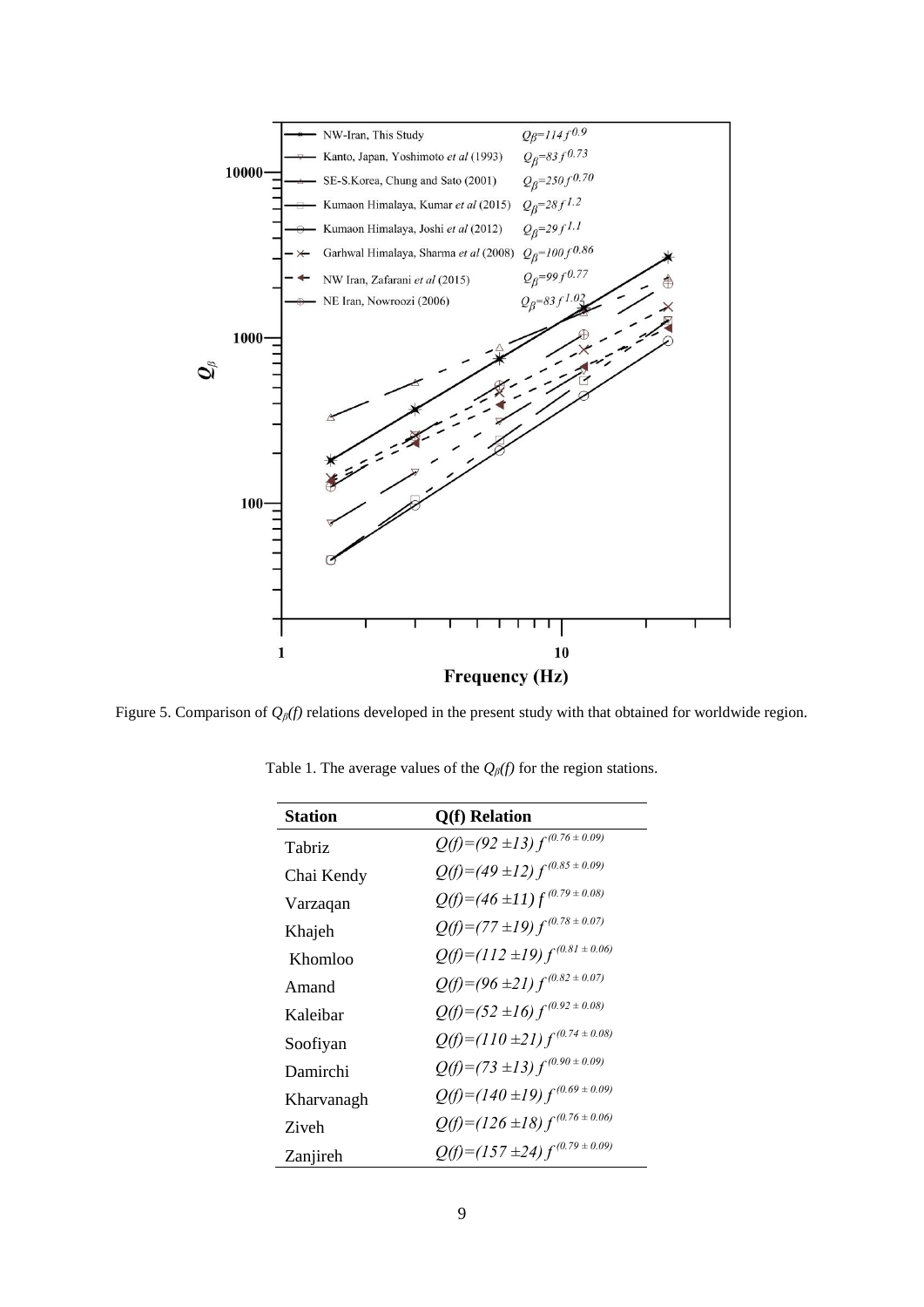## **5. CONCLUSIONS**

In the present study, an inversion algorithm was performed to obtain the *Qβ(f)* relationship and source parameters in the Ahar-Varzaghan region, NW-Iran, using strong-motion data. The minimum error is obtained in the inversion scheme for a relationship which gives  $Q_\beta = (114\pm 21)f^{(0.90\pm 0.07)}$  for the study region, which represents the large heterogeneities and high level of tectonic activity of this region. The estimated relation indicates high attenuating crust beneath the source region, which makes this region seismically hazardous for future earthquakes, that requires special attention to determine its seismic hazard. The obtained *Qβ(f)* is used to correct the spectrum and this corrected spectrum is further utilized to compute various parameters i.e. seismic moment and corner frequency. The best fit Brune's (1970) theoretical spectrum with the observed corrected spectrum provides these source parameters for the earthquakes of magnitude range 4.1 to 5.5 used in present work. The obtained values of  $M<sub>o</sub>$  and  $f<sub>c</sub>$ are  $3.19 \times 10^{25}$  dyne.cm and 0.69 Hz, respectively for the Ahar-Varzaghan first earthquake.

## **6. ACKNOWLEDGMENTS**

The authors sincerely thank the International Institute of Earthquake Engineering and Seismology (IIEES) for supporting this research and providing the data. The authors also want to acknowledge Building and Housing Research Center (BHRC) for providing the data.

### **7. REFERENCES**

Aki, K. and Chouet, B., 1975. Origin of Coda waves: Source, Attenuation and Scattering Effects, J. Geophys. Res 80, 3322–3342.

Atkinson, G. M., and D. M. Boore, 1995. Ground-motion relation for eastern North America, Bull. Seismol. Soc. Am. 85, 17–30.

Atkinson, G. M., and D. M. Boore, 1998. Evaluation of models for earthquake source spectra in eastern North America, Bull. Seism. Soc. Am. 88, 917–934.

Boore, D. M., 1983. Stochastic simulation of high-frequency ground motions based on seismological models of the radiated spectra, Bull. Seism. Soc. Am. 73, 1865–1894.

Boore, D. M., and G. M. Atkinson, 1987. Stochastic prediction of ground motion and spectral response parameters at hard-rock sites in eastern North America, Bull. Seism. Soc. Am. 77, 440–467.

Brune, J. M., 1970. Tectonic stress and spectra of seismic shear waves from earthquakes, J. Geophys. Res. 75, 4997–5009.

Donner, S., A. Ghods, F. Krüger, D. Robler, A. Landgraf and P. Ballato, 2015. The Ahar-Varzaghan Earthquake Doublet (Mw6.4 and 6.2) of 11 August 2012: Regional Seismic Moment Tensors. Bull Seismol. Soc. Am. 105(2A): 791 - 807.

Farrokhi, M., Hamzehloo, H., Rahimi, H., and Allameh Zadeh, M., 2015. Estimation of Coda-Wave Attenuation in the Central and Eastern Alborz, Iran, Bull. Seismol. Soc. Am. 105.

Farrokhi, M. and H., Hamzehloo, 2016. Body wave attenuation characteristics in the crust of Alborz region and North Central Iran, J. Seismol, 1–16.

Fletcher, J.B., 1995. Source parameters and crustal Q for four earthquakes in South Carolina, Seism. Res. Lett. 66, 44–58.

Ghods, A., Shabanian, E., Bergman, E., Faridi, M., Donner, S., Mortezanejad G. and A. Aziz-Zanjani, 2015. The Varzaghan–Ahar, Iran, Earthquake Doublet (Mw 6.4, 6.2): implications for the geodynamics of northwest Iran, Geophys. J. Int. 203, 522–540.

Hanks, T. C., and H. Kanamori, 1979. A moment magnitude scale, J. Geophys. Res. 84, 2348–2350.

Hessami, K., F. Jamali and H. Tabassi, 2003. Major Active Faults of Iran (map). Ministry of Science, Research and Technology, International Institute of Earthquake Engineering and Seismology.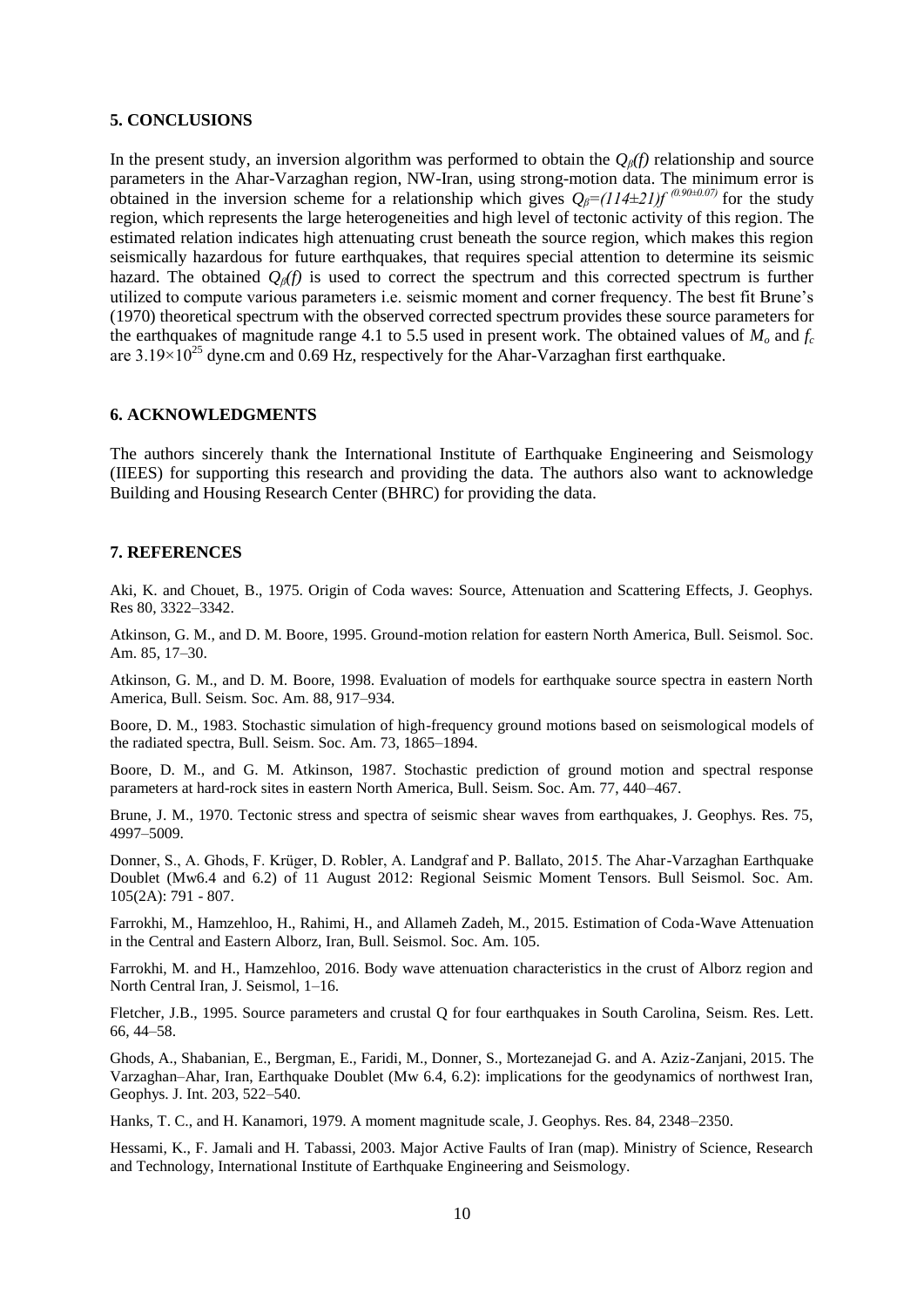Joshi, A., and Midorikawa, S., 2004. A simplified method for simulation of strong ground motion using rupture model of the earthquake source, Journal of Seismology 8, 467–484.

Joshi, A., 2006a. Use of acceleration spectra for determining the frequency dependent attenuation coefficient and source parameters, Bull. Seismol. Soc. Am. 96, 2165–2180.

Joshi, A., 2006b. Analysis of strong motion data of the Uttarkashi earthquake of 20th October 1991 and the Chamoli earthquake of 28th March 1999 for determining the mid crustal Q value and source parameters, J. Earthq. Technol. 43, 11–29.

Joshi, A. Mohanty, M., Bansal, A. R., Dimri, V. P., and Chadha, R. K., 2010. Use of spectral acceleration data for determination of three dimensional attenuation structure in the Pithoragarh region of Kumaon Himalaya, J Seismol 14: 247–272.

Joshi, A., P. Kumar, M. Mohanty, A. R. Bansal, V. P. Dimri, and R. K. Chadha, 2012. Determination of Qβ(f) at different places of Kumaon Himalaya from the inversion of spectral acceleration data, Pure Appl. Geophys. 169, 1821–1845.

Kinoshita, S., 1994. Frequency-dependent attenuation of shear waves in the crust of the southern Kanto area, Japan, Bull. seism. Soc. Am., 84, 1387–1396.

Kumar, P., Joshi, A., Sandeep, Kumar, A., and R. K. Chadha, 2015. Detailed Attenuation Study of Shear Waves in the Kumaon Himalaya, India, Using the Inversion of Strong-Motion Data. Bull. Seismol. Soc. Am, 105, 4.

Mahood, M., and H. Hamzehloo, 2009. Estimation of coda wave attenuation in east central Iran, J. Seismol. 13, 125–139.

Mahood, M., Hamzehloo, H., and G. J. Doloei, 2009. Attenuation of high frequency P and S waves in the crust of the East-Central Iran, Geophys. J. Int. 179, 3, 1669–1678.

Mahood, M., and H. Hamzehloo, 2011. Variation of intrinsic and scattering attenuation of seismic waves with depth in the Bam region, East-Central Iran, Soil Dynamics and Earthquake Engineering, 31, 1338–1346.

Mahood, M., 2014. Attenuation of high-frequency seismic waves in Eastern Iran. Pure Appl. Geophys., 171: 2225- 2240.

Moradi, S., D. Hatzfeld, and M. Tatar, 2011. Microseismicity and seismotectonics of the North Tabriz Fault (Iran), Tectonophysics 506, 22–30.

Motaghi, K., and Ghods, A., 2012. Attenuation of ground-motion spectral amplitudes and its variations across the central Alborz Mountains, Bull. Seismol. Soc. Am. 102, 1417–1428.

Press, W.H., Teukolsky, S.A., Vetterling, W.T. and Flannery, B.P., 1992. Numerical Recipes, Cambridge University Press, New York, U.S.A.

Rahimi, H., Motaghi, K., Mukhopadhyay, S., and Hamzehloo, H., 2010. Variation of coda wave attenuation in the Alborz region and central Iran, Geophys. J. Int. 181, 1643–1654.

Sato, H., Fehler, M. C. and Maeda, T., 2012. Seismic Wave Propagation and Scattering in the Heterogeneous Earth, Second Ed., Springer, New York, New York, 1-496.

Sharma, M. L., and H. R. Wason, 1994. Occurrence of low stress drop earthquakes in the Garhwal Himalaya region, Phys. Earth Planet. Int. 34, 159–172.

Sharma, B., Gupta, K.A., Devi, K.D., Kumar, D., Teotia S.S. and Rastogi, B.K., 2008. Attenuation of High-Frequency Seismic Waves in Kachch Region, Gujarat, India,. Bull. seism. Soc. Am., 98(5), 2325–2340.

Singh, S.K., Iglesias, A., Dattatrayam, R.S., Bansal, B.K., Rai, S.S., Perez-Campos, X., Suresh, G., Baidya, P.R. and Gautam, J.L., 2006. Muzaffarabad Earthquake of 8 October 2005 (7.6 Mw ): A Preliminary Report on Source Characteristics and Recorded Ground Motions, Current Science, Vol. 91, No. 5, pp. 689–695.

Solaymani Azad, S., Dominguez, S., Philip, H., Hessami, K., Forutan, M.R., Shahpasan Zadeh, M. and Ritz, J.- F., 2011. The Zandjan fault system: Morphological and tectonic evidences of a new active fault network in the NW of Iran, Tectonophysics, 506, 73–85.

Zafarani, H., M. Rahimi, A. Noorzad, B. Hassani, B. Khazaei, 2015. Stochastic simulation of strongmotion records from the 2012 Ahar–Varzaghan Dual Earthquakes, Northwest of Iran. Bull. Seismol. Soc. Am., 105:1419 -1434.